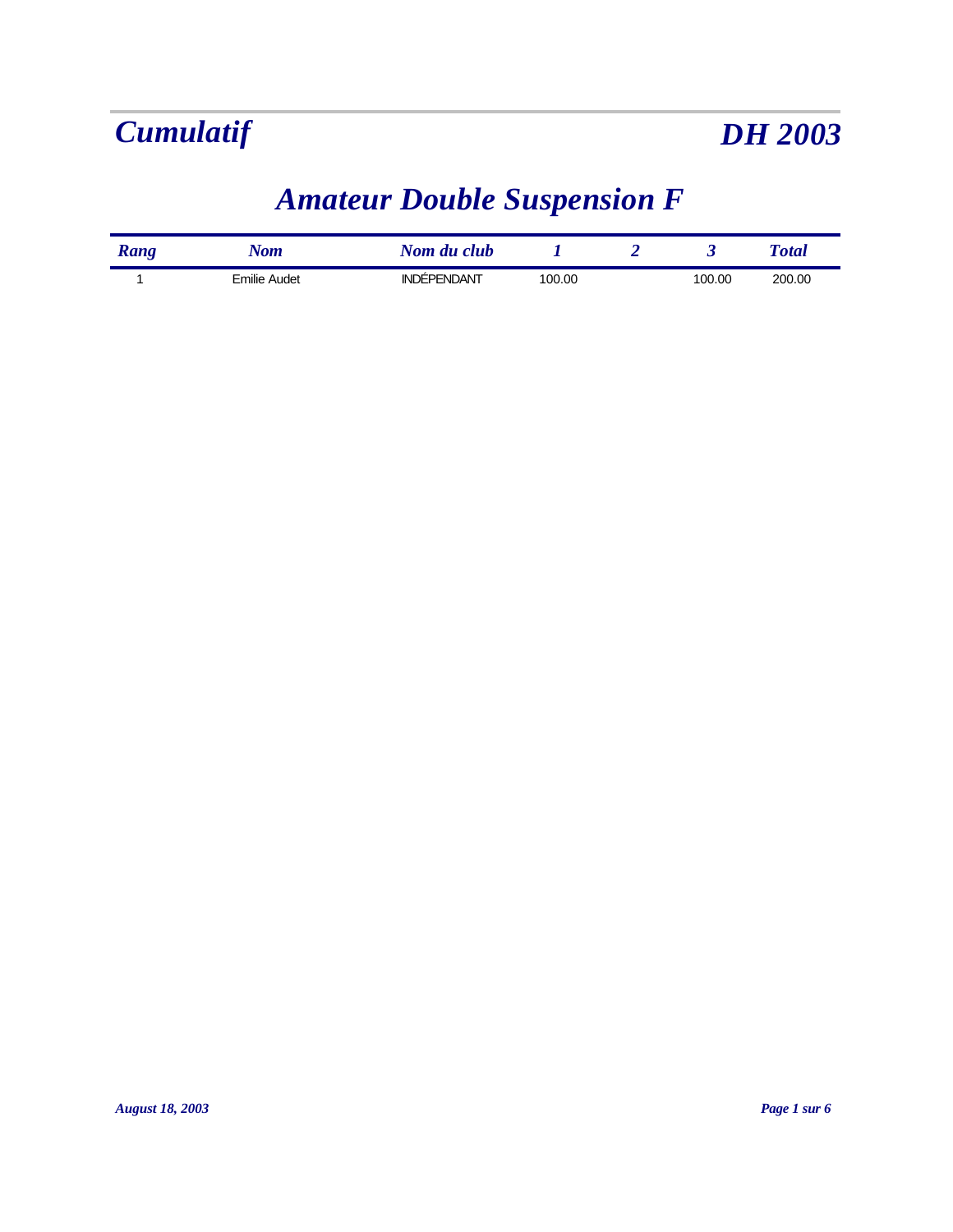### *Nom Nom du club 1 2 3 Rang Total* 1 Marc Patrick Benoit INDÉPENDANT 100.00 98.84 100.00 200.00 2 Steve Vezina Mathieu Velo-Sport 93.37 94.97 99.07 194.04 3 Francis Paquet GVS 91.96 94.44 93.01 187.46 4 Stephane Hudon Laferte 88.41 93.41 80.38 181.81 5 Simon Richard Bedard INDÉPENDANT 91.04 81.92 172.97 6 Pierre-Paul Ferland Mathieu Velo-Sport 82.43 89.47 83.20 172.68 7 Andre Michaud **INDÉPENDANT** 79.81 66.56 146.37 8 Stephane Blais **INDÉPENDANT** 73.79 69.38 143.17 9 Emmanuel Renaud **INDÉPENDANT** 88.75 88.75 88.75 10 Maxime Desrosiers **INDÉPENDANT** 10 84.86 84.86 84.86 11 Andrei Issakov **INDÉPENDANT** 11 80.68 80.68 80.68 12 Jean Desloriers **INDÉPENDANT** 12 80.68 80.68 80.68 13 Francois Desrochers **INDÉPENDANT** 76.62 76.62 76.62 14 Bernard Duplessis **INDÉPENDANT** 67.41 67.41 67.41 15 Bernard Cote **INDÉPENDANT** 60.86 60.86 60.86

### *Amateur Double Suspension H*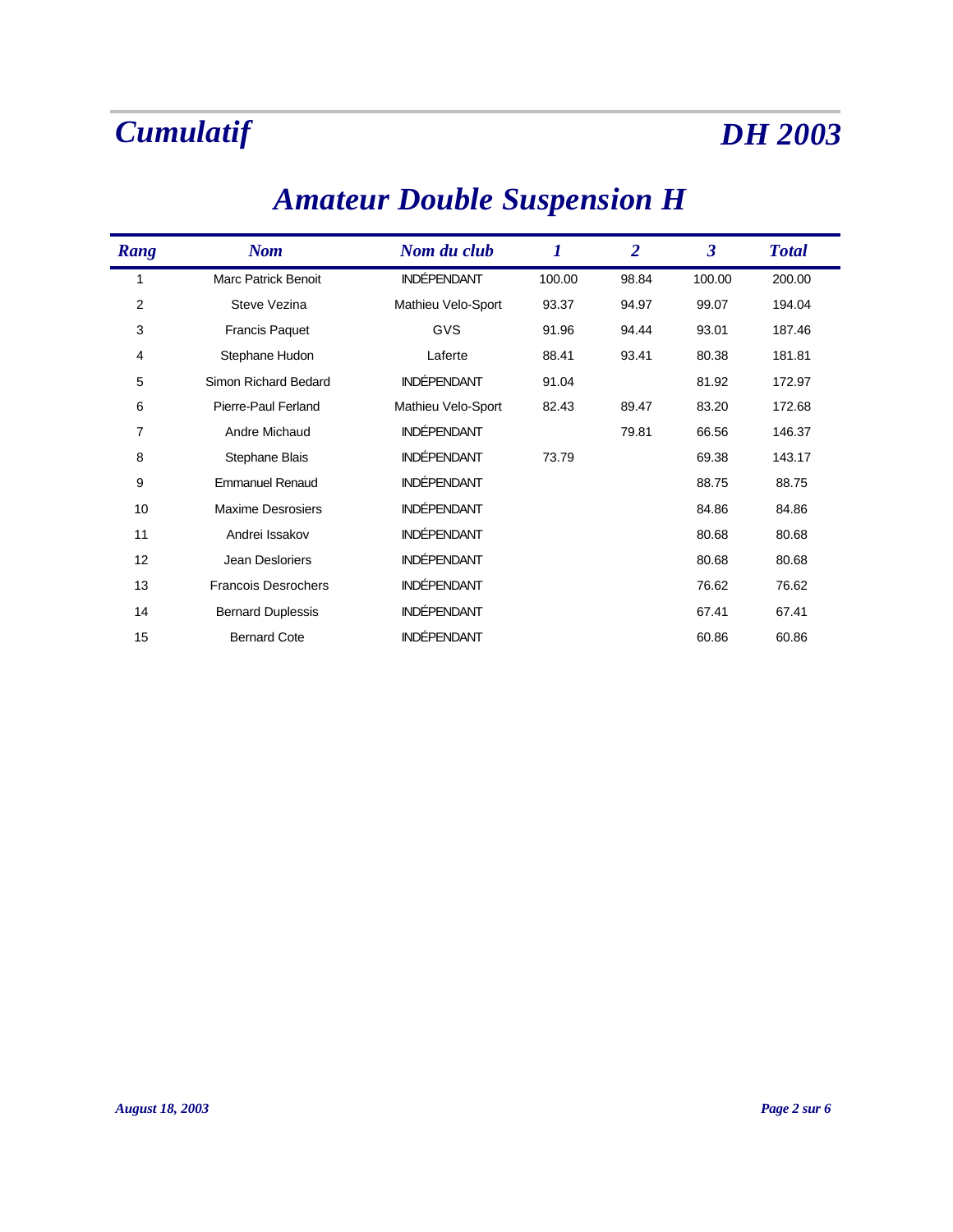### *Amateur Hardtail H*

| Rang | Nom               | Nom du club        |  |        | <b>Total</b> |
|------|-------------------|--------------------|--|--------|--------------|
|      | Gabriel Jacques   | <b>CC BEAUPORT</b> |  | 100.00 | 100.00       |
| 2    | Steve Landreville | <b>INDÉPENDANT</b> |  | 99.29  | 99.29        |
| 3    | Alexandre Dumont  | <b>CC BEAUPORT</b> |  | 84.34  | 84.34        |
| 4    | Julien Lessard    | <b>CC BEAUPORT</b> |  | 75.88  | 75.88        |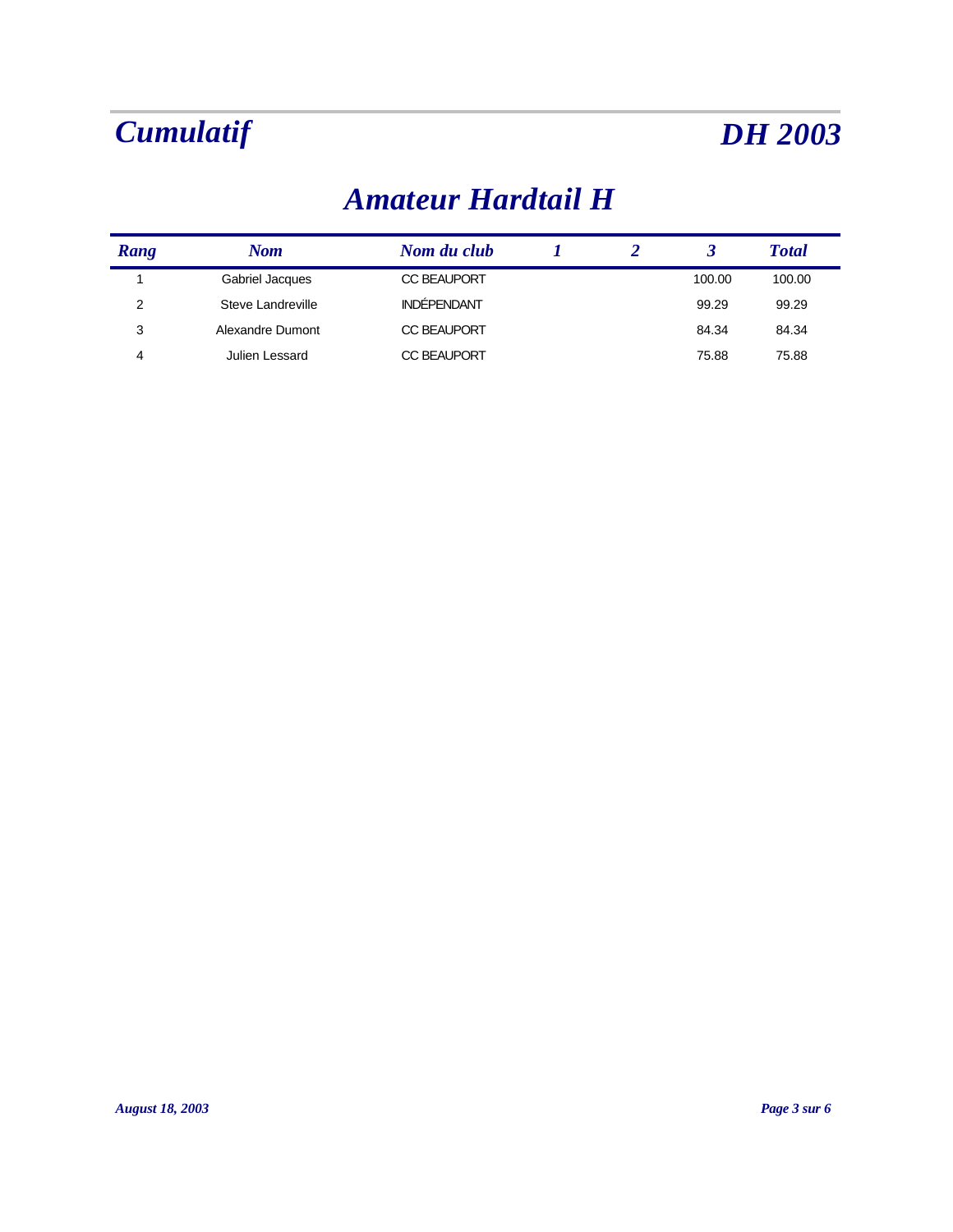# *Pro Double Suspension F*

| Rang | Nom                | Nom du club        |        |        |        | Total  |
|------|--------------------|--------------------|--------|--------|--------|--------|
|      | Josee Tremblay     | <b>INDEPENDANT</b> | 100.00 | 100.00 | 100.00 | 200.00 |
|      | Mylene-Kim Fortier | <b>INDÉPENDANT</b> |        |        | 95.99  | 95.99  |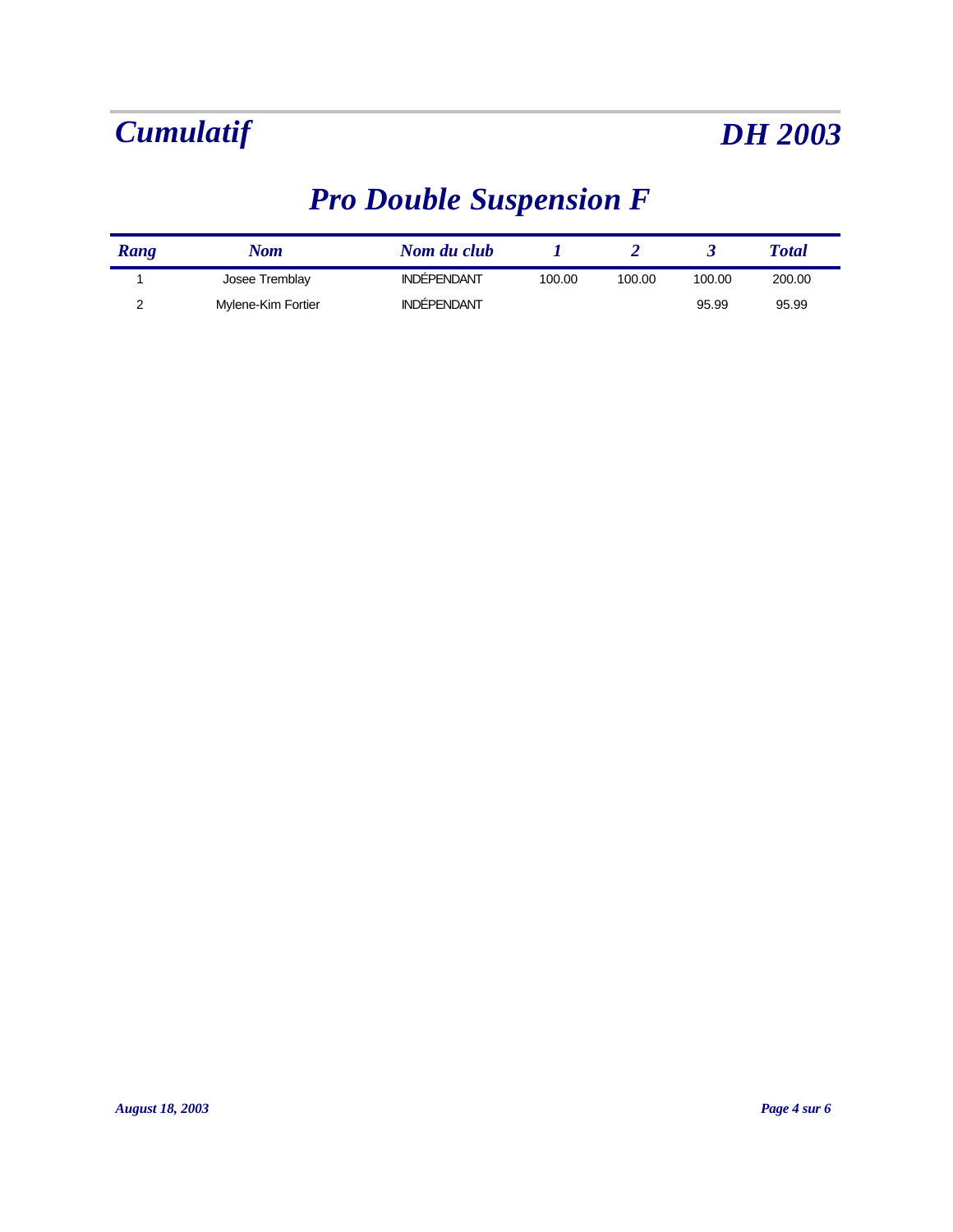$\blacksquare$ 

# *Pro Double Suspension H*

| Rang | <b>Nom</b>               | Nom du club           | 1      | $\overline{2}$ | $\overline{\mathbf{3}}$ | <b>Total</b> |
|------|--------------------------|-----------------------|--------|----------------|-------------------------|--------------|
| 1    | Nicolas Gosselin         | Virago Racing         | 100.00 | 98.73          | 98.50                   | 198.73       |
| 2    | Pierre-Luc Benoit        | <b>INDÉPENDANT</b>    | 93.51  | 95.12          | 98.01                   | 193.13       |
| 3    | <b>Kwanah Sioui</b>      | Demers DH             | 88.72  |                | 100.00                  | 188.72       |
| 4    | <b>Frederic Cyr</b>      | Mathieu Velo-Sport    | 86.93  | 93.98          | 91.20                   | 185.18       |
| 5    | Philippe Coulombe        | MONT VÉLO             | 86.07  |                | 98.99                   | 185.06       |
| 6    | <b>Martin Daris</b>      | <b>INDÉPENDANT</b>    | 90.58  | 93.41          | 91.20                   | 184.62       |
| 7    | <b>Yanick Desnoyers</b>  | <b>INDÉPENDANT</b>    | 90.10  |                | 89.55                   | 179.65       |
| 8    | <b>Mathieu Trudelle</b>  | <b>MONT VÉLO</b>      | 89.64  | 89.14          | 89.14                   | 178.78       |
| 9    | Jean Lemire              | <b>INDÉPENDANT</b>    | 95.58  |                | 76.95                   | 172.53       |
| 10   | <b>Frederic Marois</b>   | Le grand cycle        |        | 89.14          | 82.77                   | 171.92       |
| 11   | <b>Christian Boucher</b> | <b>INDÉPENDANT</b>    |        |                | 92.06                   | 92.06        |
| 12   | <b>Frederic Cauchon</b>  | <b>DEMERS SPORT</b>   |        |                | 85.28                   | 85.28        |
| 13   | Dominic Gariepy          | <b>ABC</b>            |        |                | 81.74                   | 81.74        |
| 14   | Jonathan Pilon           | <b>INDÉPENDANT</b>    |        |                | 81.07                   | 81.07        |
| 15   | Patrick Bisson           | Intense Canada/Maxxis |        |                | 78.49                   | 78.49        |
| 16   | Martin Raymond           | <b>INDÉPENDANT</b>    |        |                | 76.65                   | 76.65        |
| 17   | Philippe Desgagnes       | MONT VÉLO             |        |                | 70.11                   | 70.11        |
| 18   | Eric Courtemanche        | <b>ABC</b>            |        |                | 68.88                   | 68.88        |